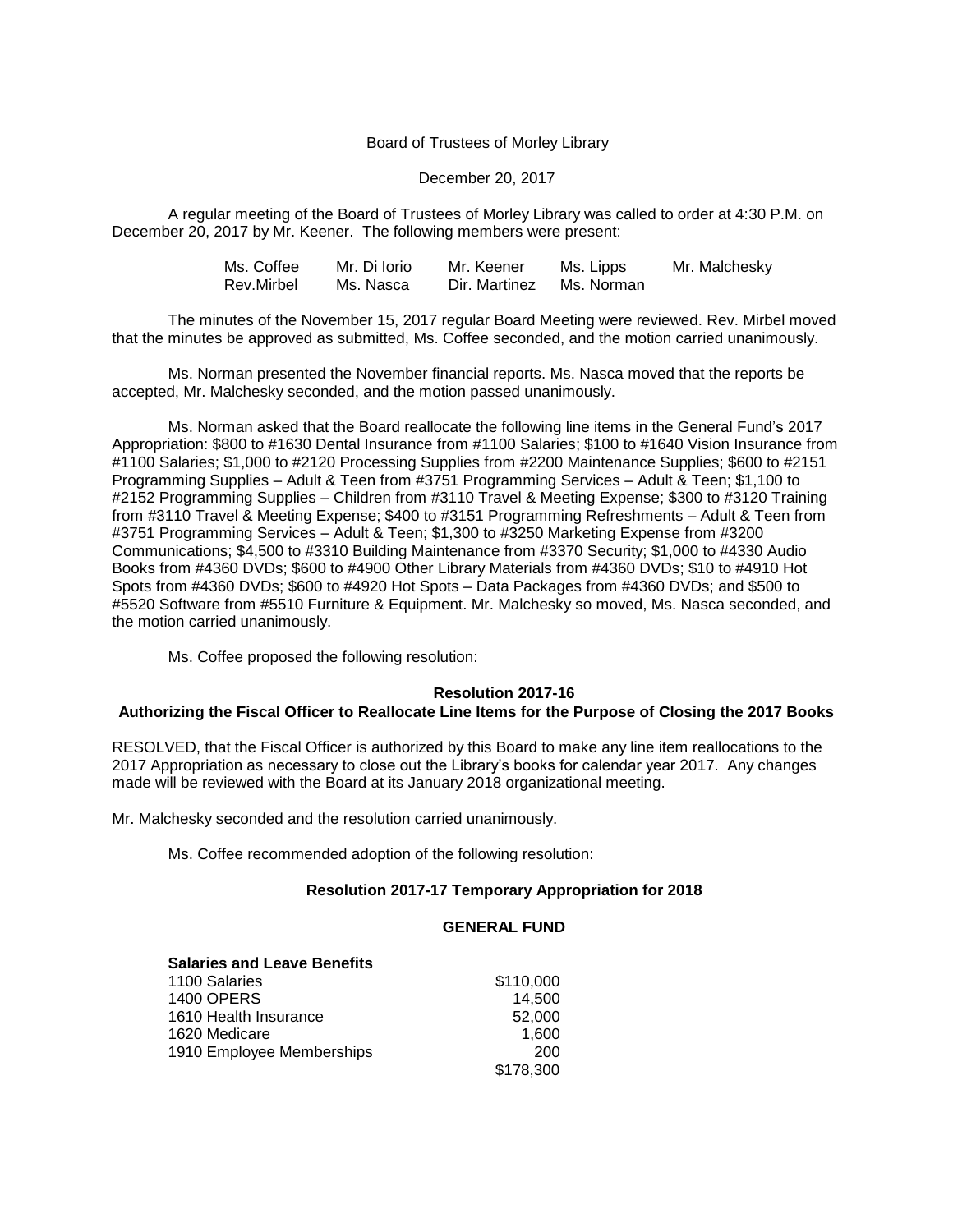| <b>TOTAL GENERAL FUND</b>                                                                                    | \$310,300                               |
|--------------------------------------------------------------------------------------------------------------|-----------------------------------------|
| <b>Contingency</b><br>8900 Contingency                                                                       | \$6,000                                 |
| <b>Other Objects</b><br>7100 Dues & Memberships<br>7200 Taxes & Assessments<br>7500 Refunds & Reimbursements | \$4,000<br>500<br><u>100</u><br>\$4,600 |
| <b>Capital Outlay</b><br>5510 Furniture & Equipment                                                          | \$<br>500                               |
| 4510 Data Bases                                                                                              | 6,000<br>\$ 68,200                      |
| 4370 BluRays<br>4380 Video Games                                                                             | 800<br>700                              |
| 4361 Digital DVDs<br>4362 Digital TV                                                                         | 200<br>100                              |
| 4360 DVDs                                                                                                    | 2,500                                   |
| 4332 Digital Audiobooks                                                                                      | 500                                     |
| 4330 Audio Books                                                                                             | 500                                     |
| 4321 Digital Music                                                                                           | 100                                     |
| 4200 Periodicals<br>4320 Music CDs                                                                           | 300<br>500                              |
| 4110 E Books                                                                                                 | 6,000                                   |
| 4100 Books & Pamphlets                                                                                       | \$50,000                                |
| <b>Library Materials &amp; Information</b>                                                                   |                                         |
|                                                                                                              | \$49,700                                |
| 3752 Programming Services - Children                                                                         | 300                                     |
| 3751 Programming Services - Adult & Teen                                                                     | 300                                     |
| 3700 Professional Services                                                                                   | 7,000                                   |
| 3600 Utilities                                                                                               | 10,000                                  |
| 3500 Rents & Leases                                                                                          | 1,700                                   |
| 3370 Security<br>3400 Insurance                                                                              | 10,000<br>1,100                         |
| 3320 Equipment Maintenance                                                                                   | 1,500                                   |
| 3310 Building Maintenance                                                                                    | 15,000                                  |
| 3250 Marketing Expense                                                                                       | 200                                     |
| 3151 Programming Refreshments - Adult & Teen<br>3200 Communication, Printing, Publicity                      | 100<br>1,800                            |
| 3120 Training Expense                                                                                        | 200                                     |
| 3110 Travel & Meetings                                                                                       | \$<br>500                               |
| <b>Purchased &amp; Contracted Services</b>                                                                   |                                         |
|                                                                                                              | \$3,000                                 |
| 2200 Maintenance & Repair Supplies                                                                           | 1,000                                   |
| 2151 Programming Supplies - Adult & Teen<br>2152 Programming Supplies - Children                             | 500<br>500                              |
| 2120 Processing Supplies                                                                                     | 500                                     |
| 2110 General & Administrative Supplies                                                                       | \$<br>500                               |
| <b>Supplies</b>                                                                                              |                                         |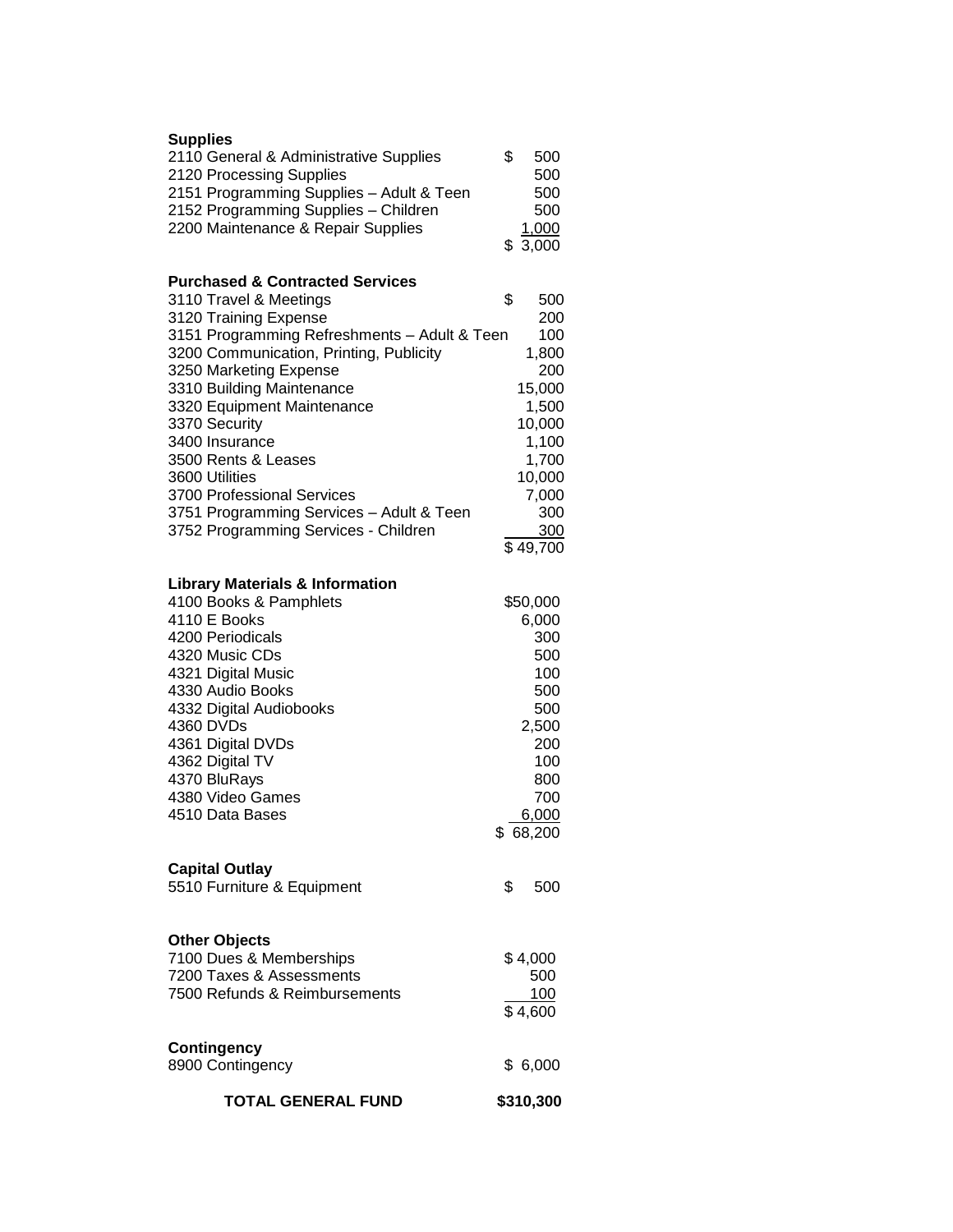## **TRUST FUND**

| 1190 Termination Payments             | \$3,700   |
|---------------------------------------|-----------|
| 1620 Term Payments - Medicare         | 100       |
| 3110 Travel & Meetings                | 500       |
| <b>TOTAL TRUST FUND</b>               | \$4,300   |
| <b>TOTAL EXPENDITURES – ALL FUNDS</b> | \$314,600 |

Mr. Malchesky seconded and the motion carried unanimously.

Director Martinez reported that a revised non-electronic design for outdoor signage has been submitted to the City of Painesville's architect for approval.

Director Martinez noted that since the previous meeting the Library had received a \$1,500 donation from the Painesville Rotary Club to be used for the Children's Winter Reading program. Ms. Nasca moved that the gift be accepted with gratitude and Rev. Mirbel seconded. The motion carried unanimously.

Discussion took place regarding the upcoming operating levy and the possibility of asking for a continuing (permanent) levy instead of a five-year renewal. Director Martinez will check on the required procedures and timing for both May and November elections in 2018. She will also pursue forming a committee to spearhead the proposal.

Ms. Norman reviewed the Library salary plan for 2018. In keeping with the November Board directive allowing \$31K for salary increases, the majority of Staff will receive a 3% increase effective January 1. Fifteen employees will vary from this for a number of reasons which were detailed separately. The net cost of salary actions will be \$27,139, resulting in a total average (unweighted) staff salary at 33% of range. Ms. Nasca moved that the Plan be accepted, Ms. Coffee seconded, and the motion was unanimously approved.

Mr. Malchesky moved passage of the following:

### **Resolution 2017-16 Sharon McGeever Retirement**

WHEREAS, Sharon McGeever has served as a Morley Library Employee since 1991 as a Circulation Clerk, a Clerk/Driver on the Bookmobile, and a Circulation Supervisor; and

WHEREAS, Sharon has maintained a professional, positive, and service-oriented attitude on the public service desk; and

WHEREAS, Sharon has carried out her duties with exemplary dependability, dedication, and hard work; and

WHEREAS, Sharon has contributed much to the success of the department and of the Library as a skilled, supportive and respected employee; and

WHEREAS, Sharon's sincere attitude and dedication have served as an excellent example to others on her team;

NOW, THEREFORE, BE IT RESOLVED, that on behalf of the Trustees, the Staff, and the Morley Library District, the Trustees hereby express gratitude and appreciation to Sharon McGeever for 26 years of service to the Library and the Community; and be it further

RESOLVED, that Ms. McGeever will be paid 25% of her accumulated sick leave (not to exceed \$500).